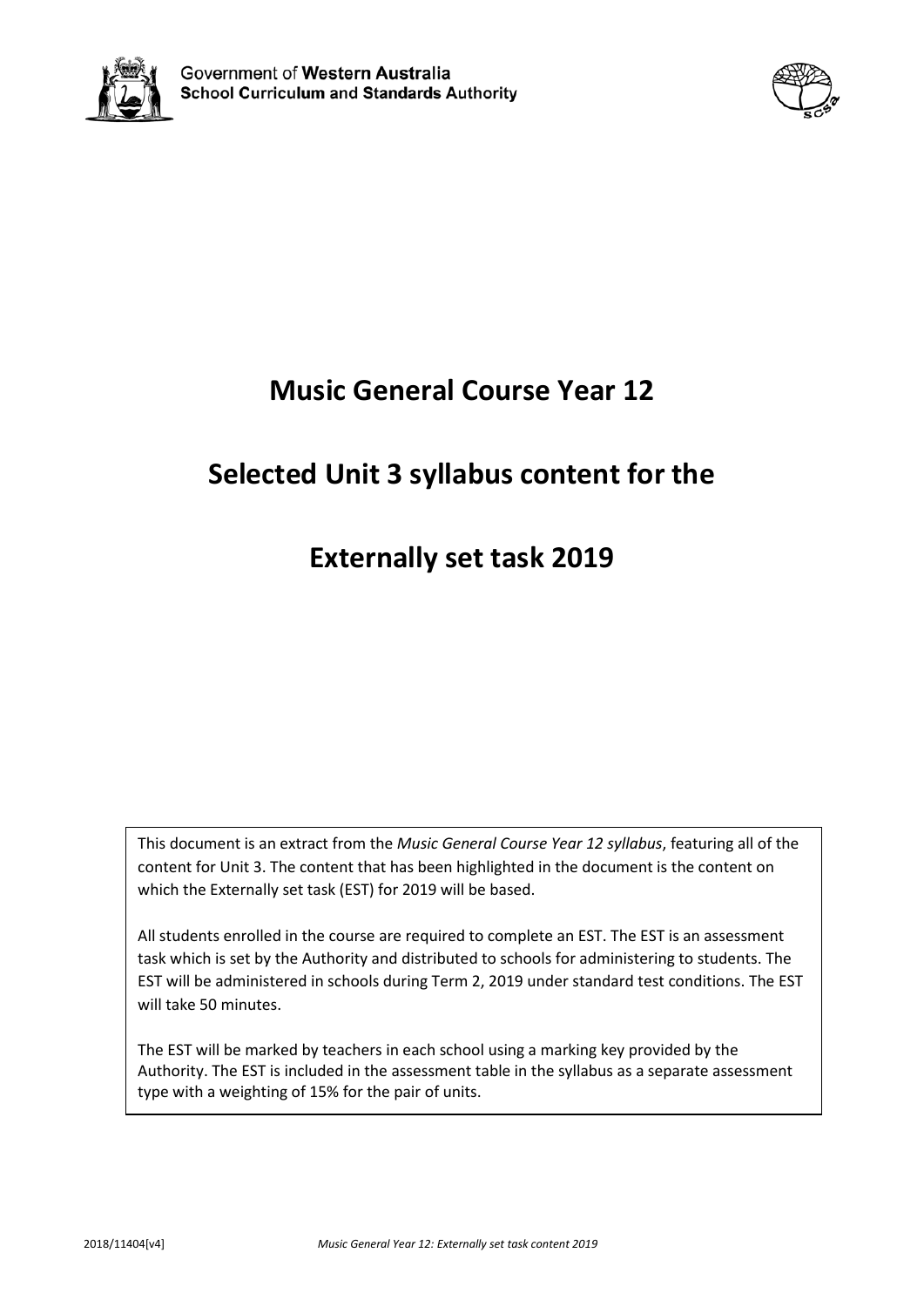# Unit 3

### Unit description

In this unit, students develop their skills, knowledge and understanding to listen to, compose, perform and analyse music. They develop aural and music literacy skills and learn how the elements of music can be applied when performing, composing and responding to music. Students learn about how music is created and performed, analysing musical works and exploring how social, cultural and historical factors shape music in the specific context selected for study.

Students develop skills, confidence and stylistic awareness to engage in music making as performers and audience members both individually and collaboratively.

### Suggested contexts

The selected context becomes the vehicle or framework through which the unit content is delivered. Suggested contexts could include Western Art Music, Jazz, Contemporary Music, Music Theatre, Music for Film and Television, World and Indigenous Musics or Music Technology.

### Unit content

An understanding of the Year 11 content is assumed knowledge for students in Year 12. It is recommended that students studying Unit 3 and Unit 4 have completed Unit 1 and Unit 2.

This unit includes the knowledge, understandings and skills described below.

#### **Aural and theory**

#### **Practical vocal exercises**

• sight-singing using examples based on the aural skills outlined in this unit.

#### **Rhythm and duration**

- simple metres for dictations, imitations, call and responses and discrepancies  $\frac{2}{4}$  $\frac{3}{4}$  $\frac{4}{4}$  or C
- compound metres for dictations, imitations, call and responses and discrepancies  $\frac{6}{2}$
- **simple metre rhythms** for dictations, imitations, call and responses and discrepancies derived from , , , , , ,
- **•** simple metre rests for dictations, imitations, call and responses and discrepancies  $\frac{1}{\sqrt{2}}$ ,  $\frac{1}{2}$ ,  $\frac{1}{2}$ ,  $\frac{1}{2}$
- subdivisions of the crotchet beat in simple metres for dictations, imitations, call and responses and discrepancies

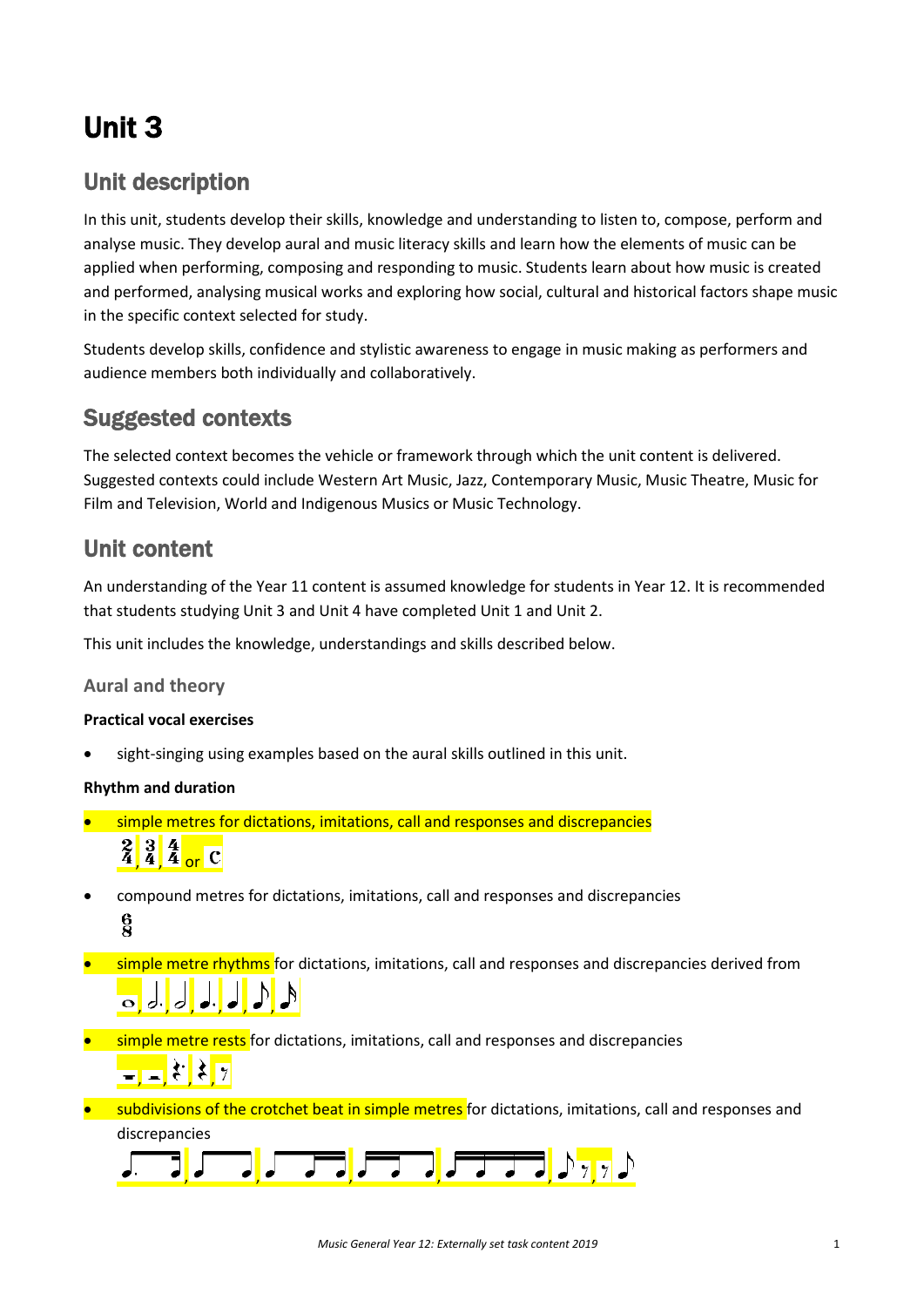- compound metre rhythms for dictations, imitations, call and responses and discrepancies derived from , , , ,
- compound metre rests for dictations, imitations, call and responses and discrepancies

$$
,\mathfrak{k},\mathfrak{k},\tau
$$

• subdivisions of the dotted crotchet beat in compound metres for dictations, imitations, call and responses and discrepancies

$$
\sqrt{1-\sqrt{1-\lambda}}\int d\lambda, \quad \int d\lambda, \quad \sqrt{1-\lambda-\lambda-\lambda-\lambda} \neq \lambda, \quad \lambda \geqslant 0
$$

- anacrusis/upbeat/pick-up
- ostinato/riff
- ties
- correct grouping of rhythms and rests within the bar
- rhythmic dictation
	- $-4-8$  bars
- rhythmic discrepancies
	- rhythm (including time signature)
	- at least two rhythmic discrepancies in a short musical example.

#### **Pitch – melody, harmony and tonality**

- **scales** 
	- **treble and bass clef, ascending and descending**
	- **EXEX** key signatures up to two sharps and two flats
	- **numator**, major pentatonic, minor pentatonic, natural minor, harmonic minor
- intervals
	- **diatonic, melodic and harmonic, ascending, within an octave** 
		- o major, minor, perfect
- melodic dictation
	- 4–8 bars, in treble and bass clef, starting note and rhythm may be given
	- **EXECT:** key signatures up to two sharps and two flats
- pitch discrepancies
	- at least two pitch discrepancies in a short musical example
- **•** tonal qualities
	- **E** specific to scales listed
- modulation
	- to the relative major or minor
	- to the dominant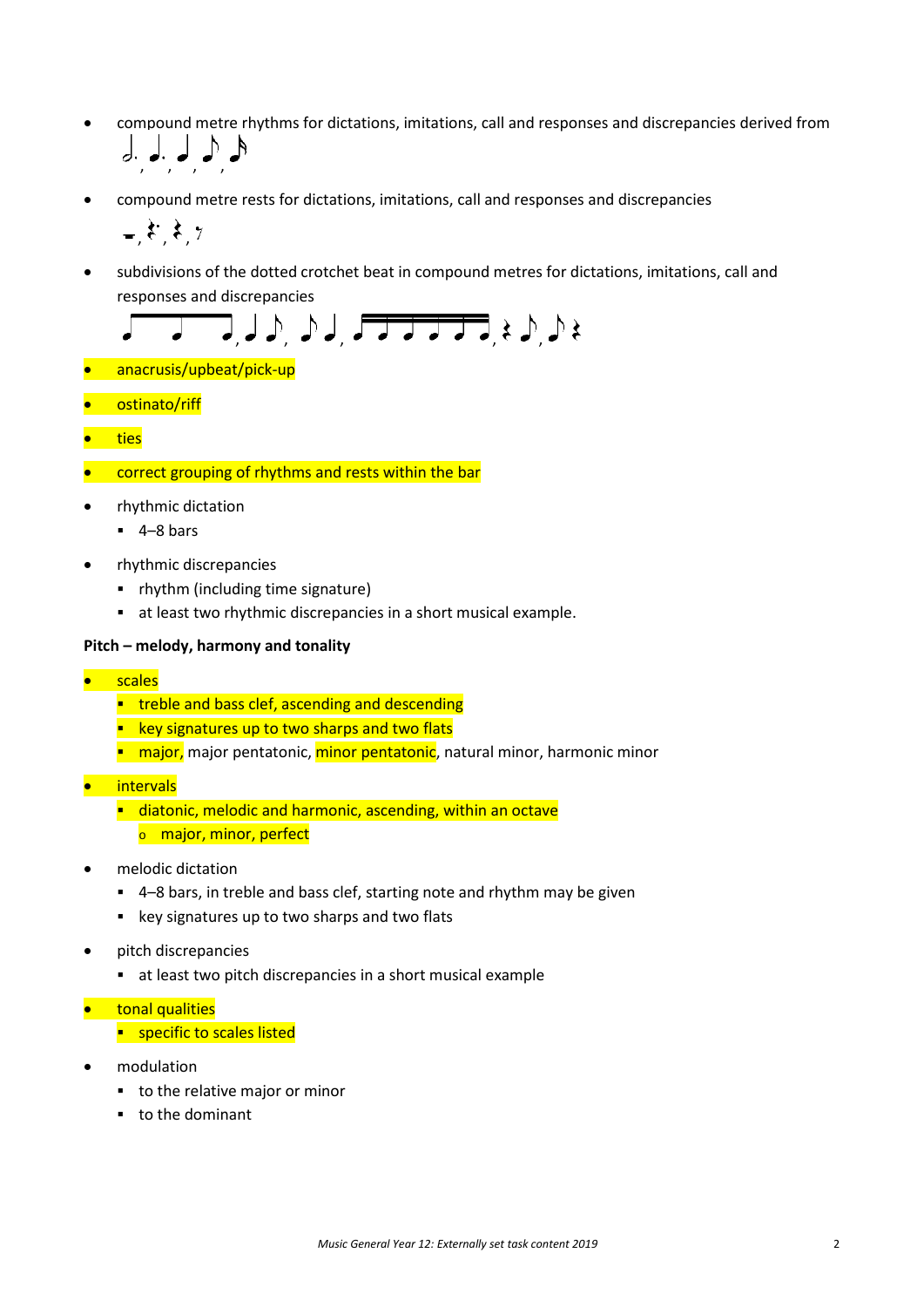#### • chords

- $\blacksquare$  key signatures up to two sharps and two flats
- **•** root position
	- o major, minor, dominant 7<sup>th</sup>
- **Primary triads**
- chord progressions
	- up to 4 bars, key signatures up to two sharps and two flats in major keys only
	- Roman numerals and chord names where appropriate
		- <sup>o</sup> Roman numerals
			- − major: I, IV, V, V7 and vi
			- − minor: i, iv, V and V<sup>7</sup>
		- <sup>o</sup> chord names (as shown in C tonalities)
			- − major: C, F, G, G7 and Am
			- $-$  minor: Am, Dm, E and E<sup>7</sup>.

#### **Tempo**

- terminology/symbol for tempo (to be used in conjunction with context-specific terminology)
	- fast (*allegro*), moderate (*moderato, andante*), slow (*adagio*).

#### **Expressive elements**

- terminology/symbol for dynamics
	- very soft/*pianissimo (pp),* soft/*piano (p),* moderately soft/*mezzo piano (mp),*  moderately loud/*mezzo forte (mf),* loud/*forte (f) ,* very loud/*fortissimo (ff)*
- terminology/symbol for changes in intensity of sound *decrescendo (decresc.), diminuendo (dim.), crescendo (cresc.)*
- terminology/symbol for articulations
	- smooth and connected/*legato*, short and detached/*staccato*, accent, strong, sudden accent/ *sforzando (sfz).*

#### **Texture**

• unison/single line, homophonic/melody with accompaniment, canon, polyphonic, multi-voice.

#### **Form/structure**

- forms as listed below to be studied as appropriate to selected context
	- binary/AB, ternary/ABA, AABA (popular song form), rondo/ABACA or theme and variations

#### • signs/symbols

- **bar line, double bar lines, final bar line, repeat signs,**  $1<sup>st</sup>$  **and**  $2<sup>nd</sup>$  **time bars**
- pause, *coda, fine, D.C al fine, D.C al coda, dal segno*
- compositional devices
	- **•** ostinato/riff
	- **pedal**
	- **sequence.**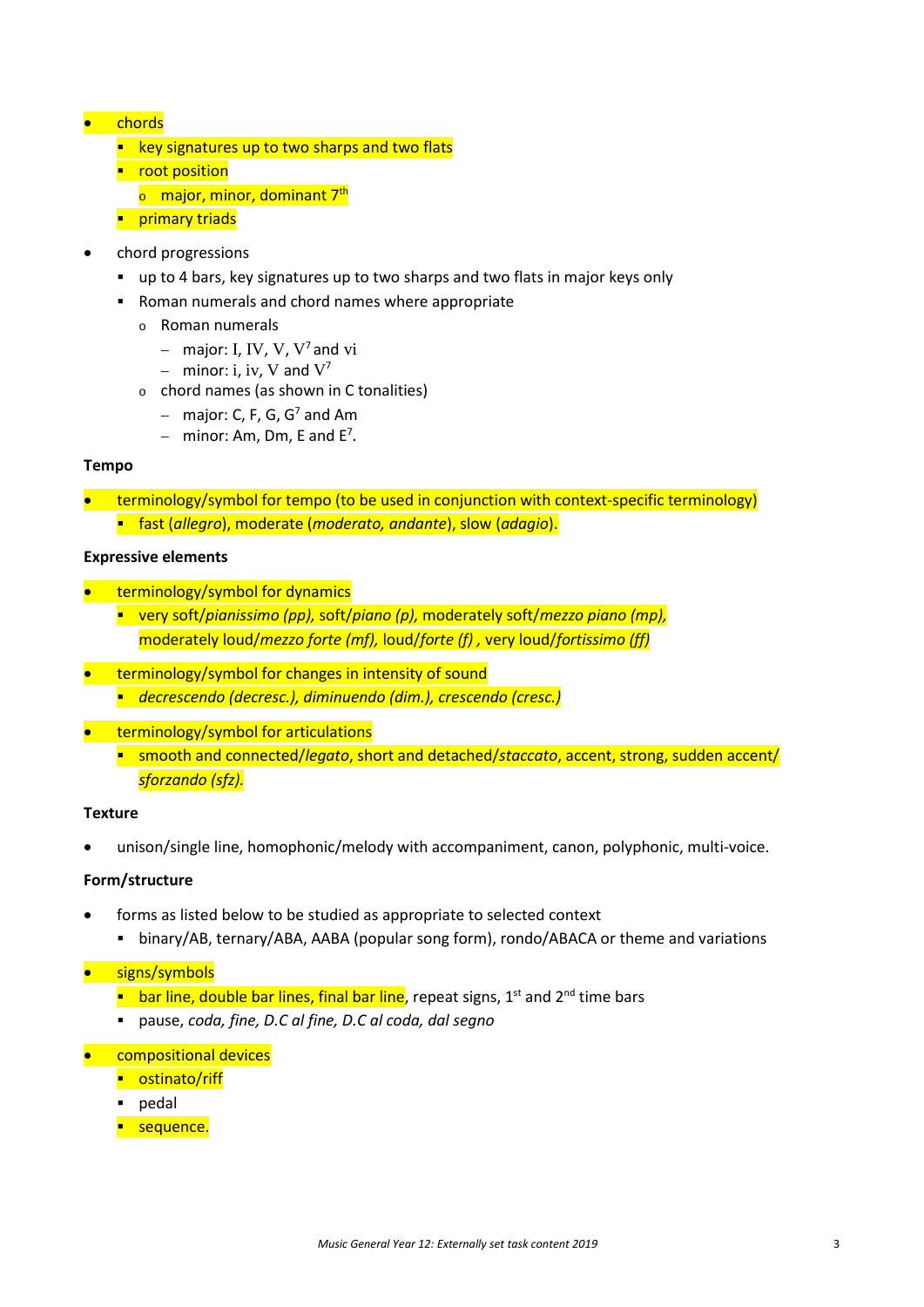#### **Timbre**

#### Instruments

- identification and description of tonal qualities
	- **string** 
		- <sup>o</sup> violin, viola, cello, double bass
	- **•** woodwind
		- <sup>o</sup> flute, clarinet, saxophone (alto and tenor)
	- **u** brass
		- <sup>o</sup> trumpet, trombone, tuba
	- **percussion** 
		- $\circ$  timpani, snare drum, bass drum, crash cymbals, suspended cymbals, triangle, tambourine, shaker, xylophone, glockenspiel, wind chimes, drum kit
	- **guitar** 
		- <sup>o</sup> acoustic guitar, electric guitar, electric bass guitar
	- **EXEC** keyboard
		- <sup>o</sup> piano, electronic piano, synthesiser
	- voice
		- <sup>o</sup> female (soprano, alto), male (tenor, bass)
	- didgeridoo, claves/clapping sticks
	- solo, group/ensemble.

#### **Aural and visual analysis**

- aural and visual analysis of music extracts related to the selected context
- identification from a short musical excerpt, the elements of music as specified in the aural and theory **content** 
	- number of instruments and/or voices
	- type of instruments and/or voices
	- **n**etre
	- **genre/style/era/period**
	- **suitable tempo indications**
	- **u**tonality
	- **textural features**
	- $\blacksquare$  form
	- **P** rhythmic, melodic and harmonic elements
	- **suitable dynamics**
	- **appropriate articulations**
	- **Compositional devices**
	- **EXECUTE:** instrumental timbres and colouristic effects.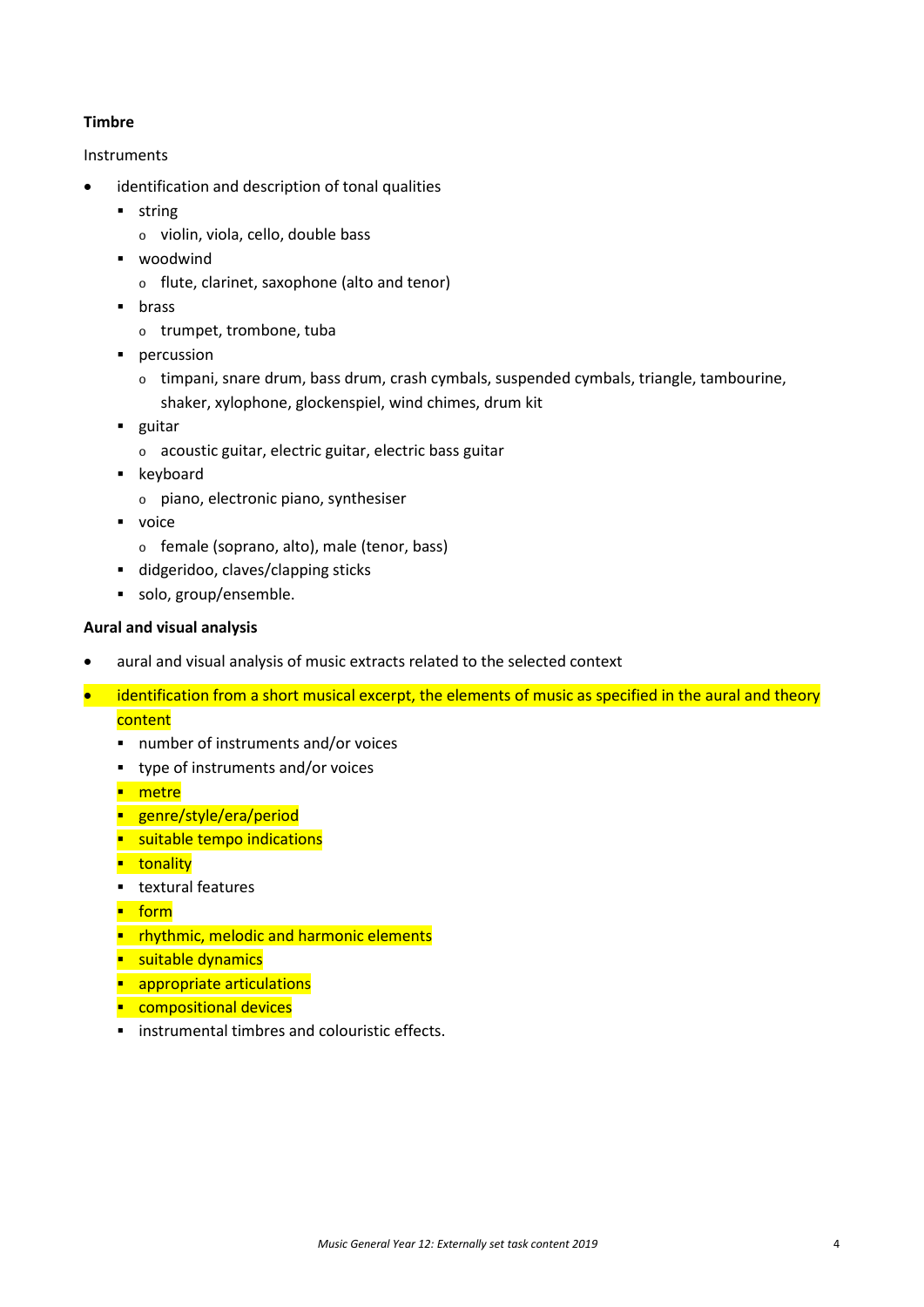#### **Additional theory**

- knowledge and function of treble and bass clef
- notes and letter names, including leger lines, in treble and bass clef
- key signatures up to and including three sharps and three flats
- accidentals
	- **sharps, flats, naturals**
- scales
	- **treble and bass clef, ascending and descending, key signatures up to three sharps and three flats** 
		- o major pentatonic, major, natural minor, minor pentatonic, harmonic minor
- *scale structure and patterns*
- scale degree numbers and/or *sol-fa* names
- intervals
	- **treble and bass clef diatonic, key signatures up to three sharps and three flats, ascending and** descending within an octave
		- **o** major, minor, perfect
- chords/chord progressions/chord analysis
	- **n** major and minor key signatures up to three sharps and three flats
	- **treble and bass clef**
	- **•** root position (block) and arpeggios (broken)
		- $\circ$  major, minor, diminished, dominant 7<sup>th</sup>
	- **Primary triads** 
		- $\circ$  root position and first inversion
	- **E** secondary triads
	- **P** root position and first inversion
		- $\circ$  chord vi in major keys
- accents, articulations and ornamentations



- timbre
	- **·** instrument
		- <sup>o</sup> identification, purpose, physical features
		- <sup>o</sup> where it is used
		- <sup>o</sup> how it is played
		- <sup>o</sup> description of tonal qualities
		- <sup>o</sup> playing techniques.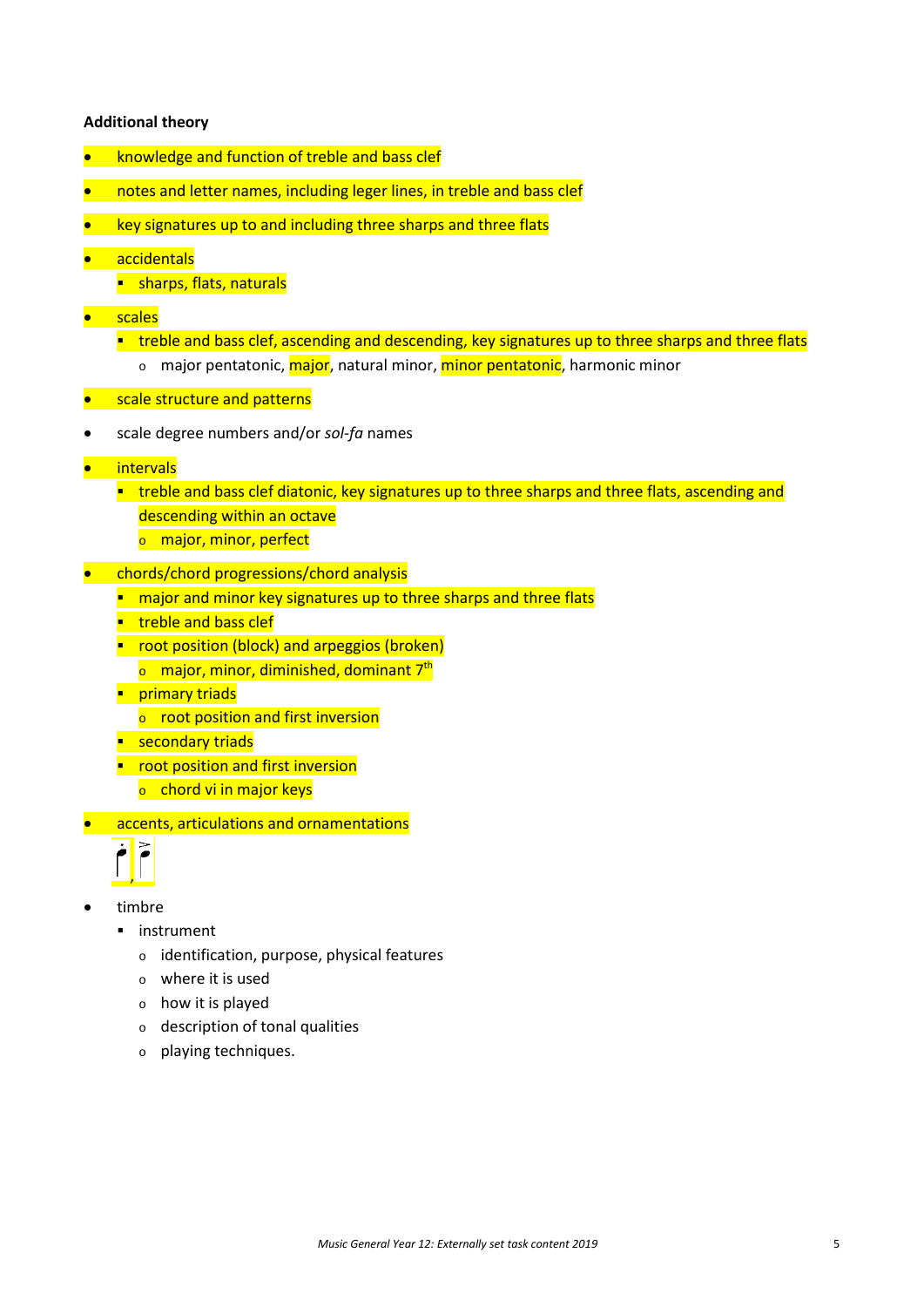#### **Composing and arranging**

Compositions and arrangements based on the chosen style, encompassing the elements of music as specified in the Theory content.

#### **Melody writing**

- **•** from a given motif
- for a given rhythmic pattern
- for a given chord structure
- for given or original lyrics.

#### **Harmonisation**

- harmonising given melodies using root position and first inversion chords
- analysing a given score comprised of up to four instruments/parts.

#### **Accompaniment writing**

- identifying and analysing different accompaniment styles
- creating an appropriate accompaniment pattern for a given or original melody.

#### **Arranging**

- arranging and transposing using treble and bass clef and B flat instruments
- identifying, analysing and realising instrumental devices and techniques for up to four instruments/voices
- creating, generating and manipulating sounds and sound qualities using available technology.

#### **Form-based compositions**

- composing for solo voice or instrument using either binary (AB) or ternary/song form (ABA/AABA), rondo (ABACA), theme and variations or basic 12-bar blues
- composing context/style-specific compositions using appropriate scales, tonalities and notation.

#### **Investigation and analysis**

#### **Context**

- examination of the main characteristics and features of the context/culture, genre/style or era/period selected for study
- visual and aural analysis of representative works in the chosen context
	- at least two works must be studied, by different composers/performers, representing different stages/styles of development in the selected context
- analysis of social, cultural, economic, historic, political, technological and musical influences.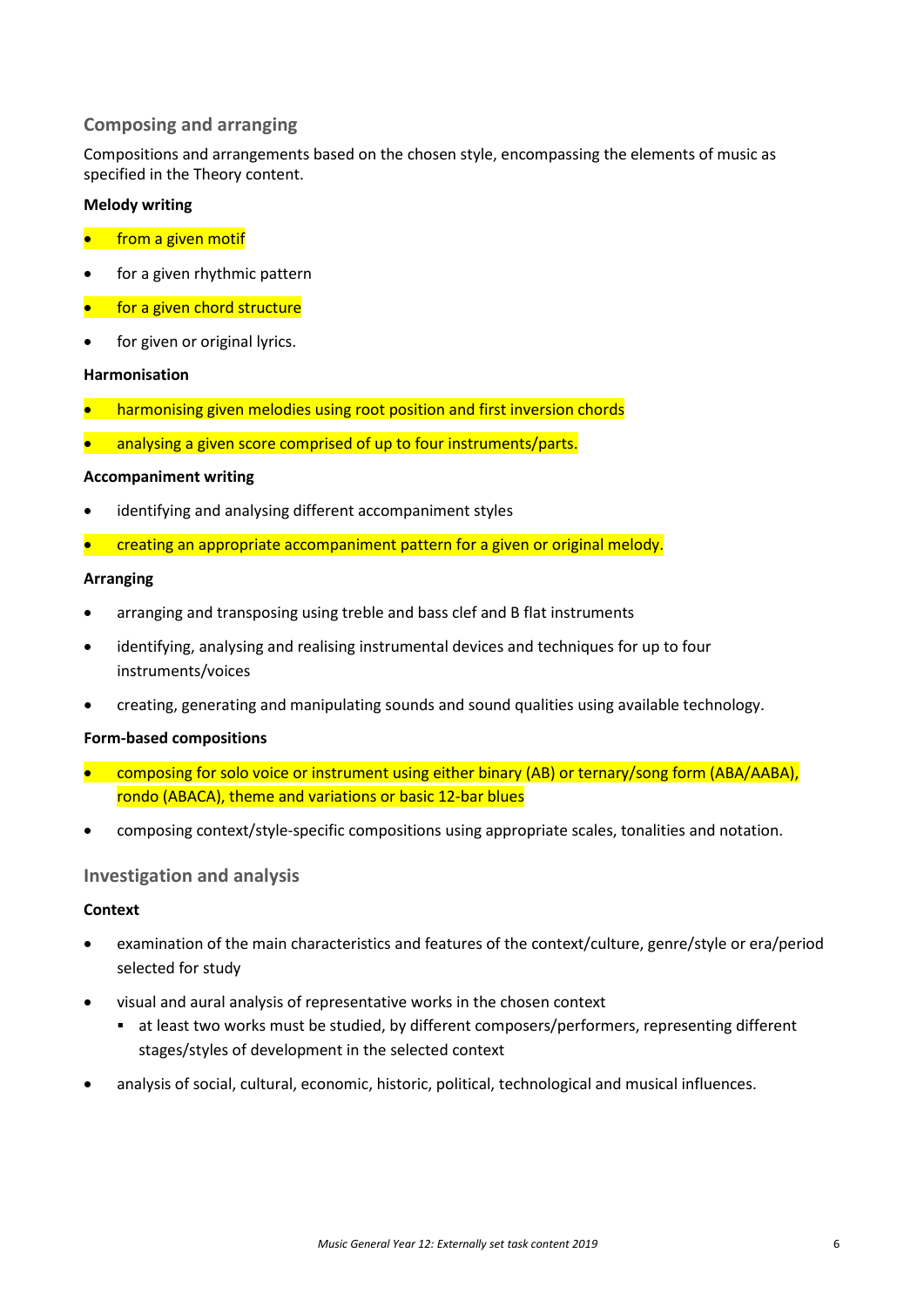#### **Composers/arrangers/performers**

- identification of prominent composers/arrangers/performers and analysis of their contributions to the development of a style/genre and context over an appropriate range of eras/periods of development
- comparisons between prominent composers/arrangers/performers of the context in the same era/period and other eras/periods of development
- influences upon prominent composers/arrangers/performers
- influential works, performances and/or recordings.

#### **Musical characteristics**

- identification and analysis of important and defining musical characteristics and compositional techniques
- instrumentation/orchestration, instrumental/vocal techniques appropriate to the context
- stylistic/contextual characteristics and performance conventions
- use of context-appropriate notation and terminology.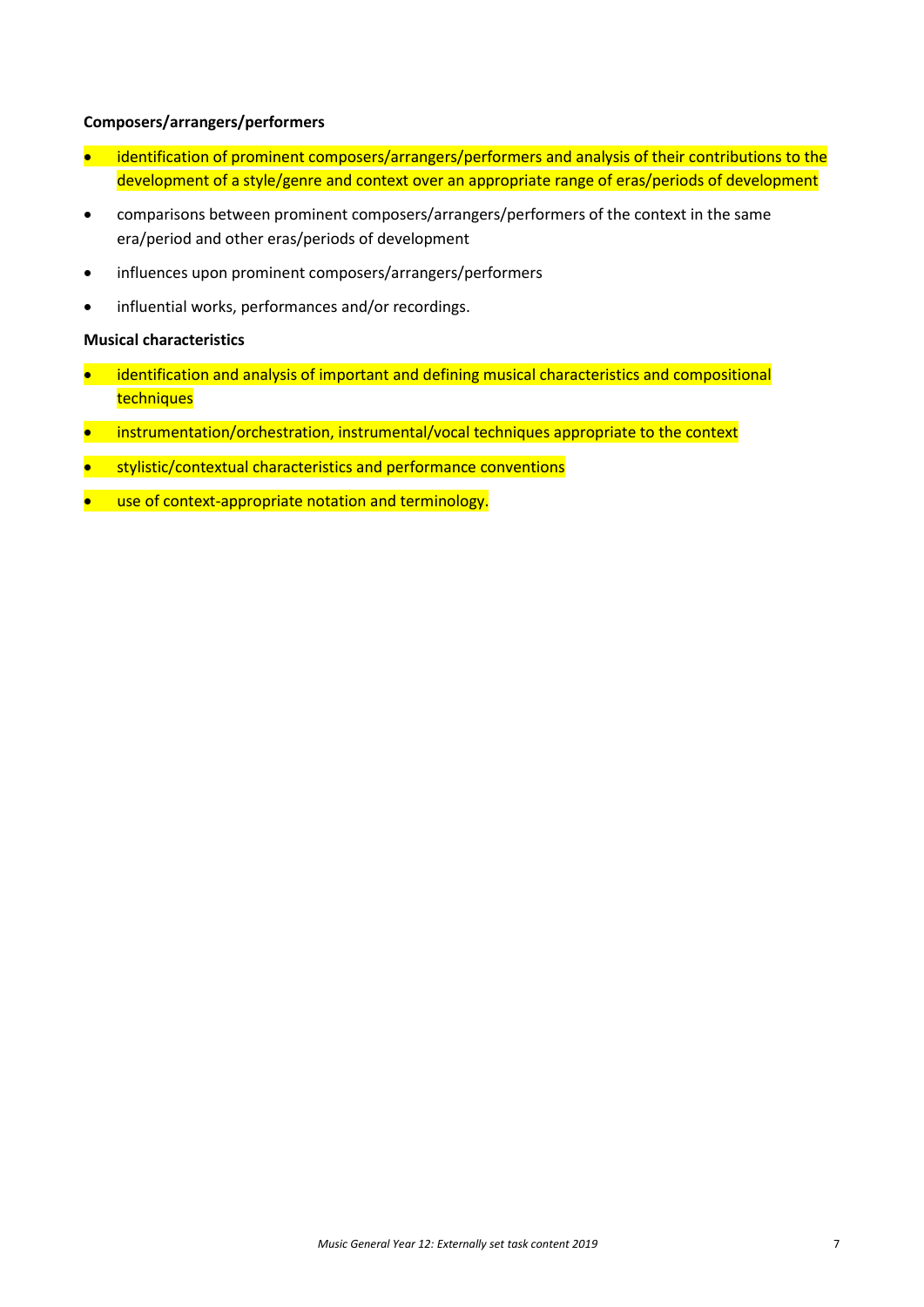### Practical component

Students can select **one** of three options to complete the practical component:

- **Performance**
- Composition portfolio
- Production/Practical project.

#### **Performance**

Performance assessment can be demonstrated as a soloist and/or as part of an ensemble and assessment can be completed by the classroom teacher, instrumental teacher and/or ensemble director. Students should be encouraged to participate in relevant ensembles and given regular performance opportunities to build confidence and prepare for performance assessments.

The Practical component is worth 40% of the overall school-based assessment.

#### • **Prepared repertoire (20%)**

 students will perform with technical skills and stylistic interpretation appropriate to the selected repertoire.

#### • **Other performance activities (20%)**

The remaining 20% is to be distributed between at least two of the following other performance activities:

- **Technical work**
	- <sup>o</sup> skills and techniques appropriate to the chosen instrument/voice
- **Fight-reading** 
	- <sup>o</sup> performing excerpts appropriate to the chosen instrument/voice
- **Improvisation** 
	- <sup>o</sup> improvisation skills on chosen instrument
- **Ensemble**
	- <sup>o</sup> musical contribution
	- <sup>o</sup> rehearsal conventions
- **Playing/singing by ear**
	- <sup>o</sup> performing a musical piece which has been learnt from a recording or performance
	- <sup>o</sup> imitating musical passages played by another musician
- **Playing/singing by memory**
	- <sup>o</sup> performing learnt repertoire from memory.